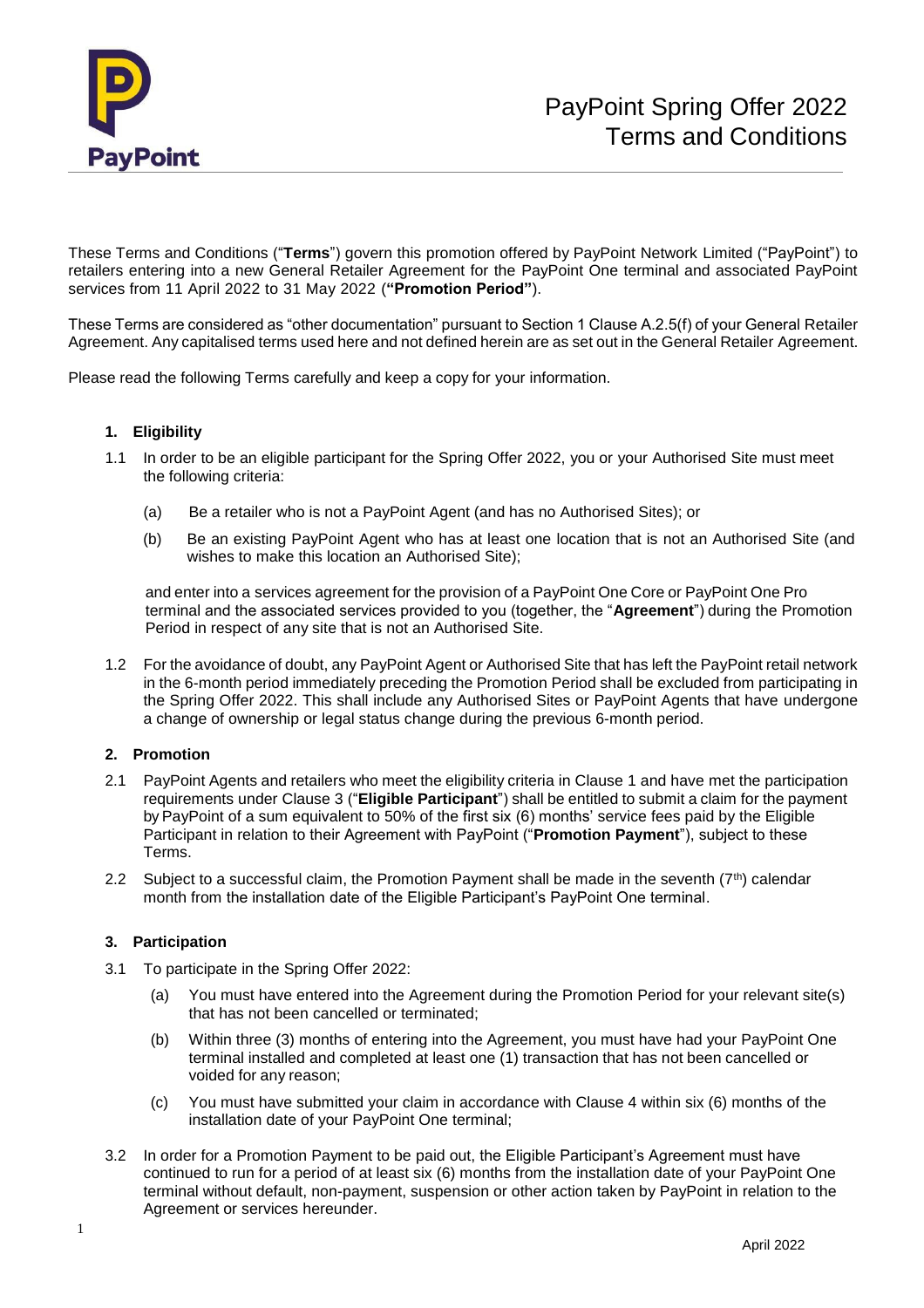

# **4. How to Claim**

- 4.1 In order for an Eligible Participant to make a claim for the Promotion Payment under these Terms, you must have submitted your claim to PayPoint by email to **[Promotion@paypoint.com](mailto:Promotion@paypoint.com)**, providing us with the following information:
	- (a) Registered business/company name
	- (b) PayPoint Agent number
	- (c) Authorised Site fascia
	- (d) Authorised Site address
	- (e) Authorised Site number; and
	- (f) Date the Confirmation Form of your Agreement was signed

The email should be titled Spring Offer 2022 Claim and must include your confirmation that you wish to make a claim under the Spring Offer 2022. All of the information that is needed to make a claim can be found on your Confirmation Form.

- 4.2 PayPoint may request further information or documentation, as may reasonably be required, in order to assess and process your claim, if successful.
- 4.3 Any claims received after the time period specified in clause 3.1(c) will not be valid and as such, no payment shall be made.
- 4.4 By submitting a claim, you agree to be bound by these Terms and that you are not restricted from complying with these Terms in any way.

## **5. Payment**

- 5.1 Once your claim has been received and processed, and you have met all requirements as set out under these Terms, the Promotion Payment shall be made to you during the  $7<sup>th</sup>$  calendar month following the installation date of your PayPoint One terminal
- 5.2 The Promotion Payment shall be made alongside your weekly PayPoint commission and will be itemised (as a credit) on your self-billing invoice as 'Spring Offer 2022'. For the avoidance of doubt, you will receive one (1) payment comprising of 50% (fifty percent) of the value of six (6) months' service fee.

## **6. Other Important Terms:**

- 6.1 The Promotion Payment shall cover only fifty percent (50%) of the first six (6) months' service fees paid to PayPoint in relation to your Agreement with us. The payment shall not include any other costs or charges of any kind (including but not limited to, outstanding fees or charges on your account and any other costs incurred).
- 6.2 Responsibility is not accepted for any submitted claims that are deficient, lost, damaged or delayed as a result of any computer hardware, network or software failure of any kind. PayPoint reserves the right to reject any claim in its sole discretion
- 6.3 PayPoint reserves the right to verify the eligibility of all claims and may, in its sole discretion, refuse to pay the Promotion Payment if the customer fails to satisfy any eligibility requirements setout in these Terms or where we suspect that a false or fraudulent submission is being made or misleadinginformation has been given.
- 6.4 PayPoint does not accept any liability for lost or delayed payments, howsoever caused.
- 6.5 The decision of PayPoint is final in all respects and no dispute will be entered into.